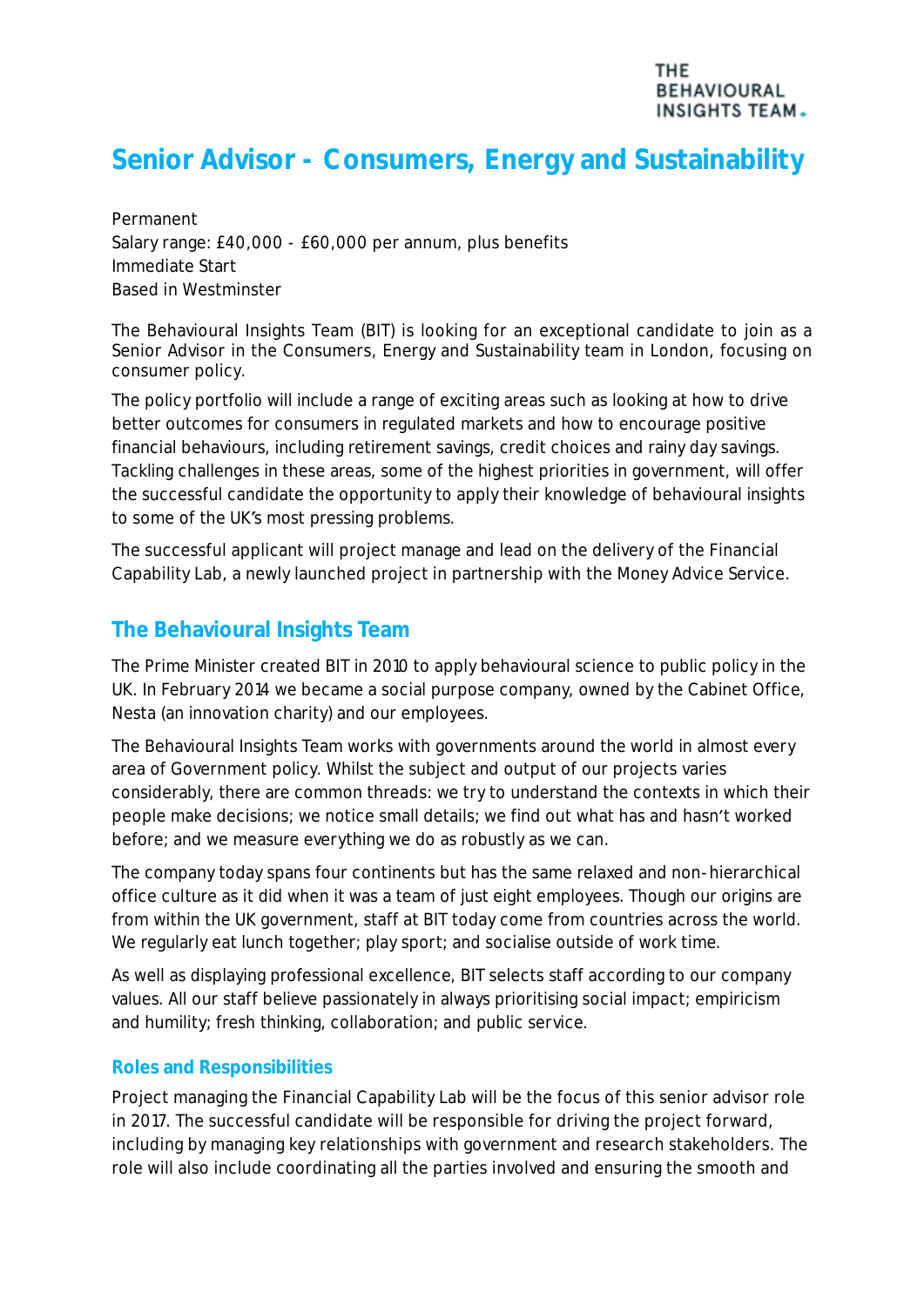

timely delivery of the project to budget. There will be multiple phases including large workshops and quantitative and qualitative research.

## **Essential criteria**

- Experience of working in the areas of consumer finance or consumer policy;
- ◆ Substantial experience developing or delivering policy and/or projects in government, academia, or for a consulting firm;
- Excellent project management skills, including an eye for detail and commitment to quality in all aspects of a project;
- ◆ Proven experience in delivering complex policy or research projects, ideally within public sector environments;
- A deep understanding of the behavioural science literature and how it can be applied to help solve complex policy problems;
- Strong leadership and teamwork skills, including supporting team members to develop their own skills and expertise;
- ◆ Excellent client and stakeholder relationship management;
- Ability to support the design and implementation of rigorous evaluations, including but not limited to randomised controlled trials;
- Excellent written and verbal communication; and
- ◆ High level strategic thinking, challenging existing assumptions and creative problem solving.

## **Desirable criteria**

- ◆ Qualification in project management (Prince 2, PMP or equivalent); and/or experienced in managing both waterfall and agile projects;
- A Masters or PhD in a relevant subject area (including, but not limited to: behavioural economics, economics, law, psychology)